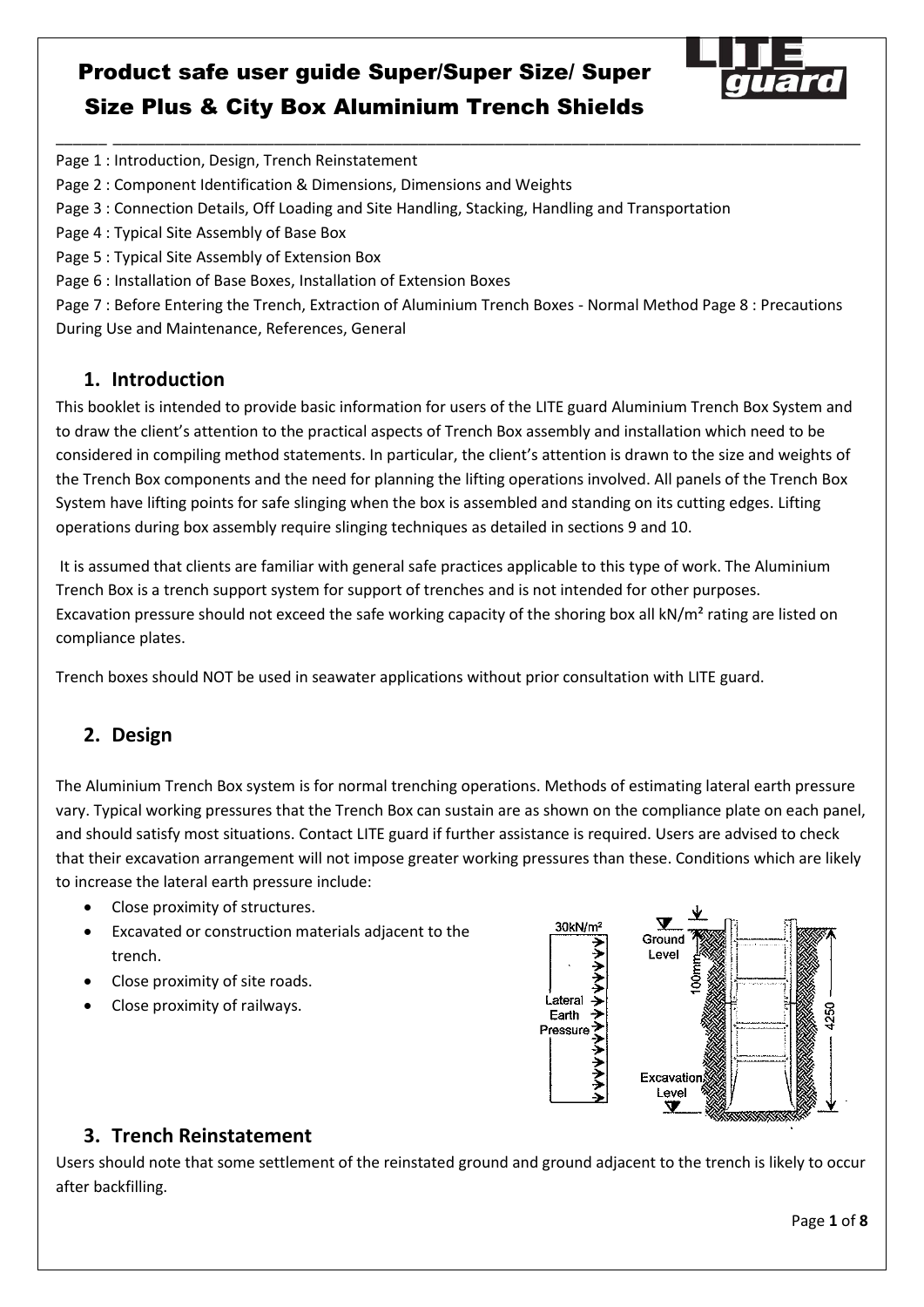\_\_\_\_\_\_ \_\_\_\_\_\_\_\_\_\_\_\_\_\_\_\_\_\_\_\_\_\_\_\_\_\_\_\_\_\_\_\_\_\_\_\_\_\_\_\_\_\_\_\_\_\_\_\_\_\_\_\_\_\_\_\_\_\_\_\_\_\_\_\_\_\_\_\_\_\_\_\_\_\_\_\_\_\_\_\_\_\_\_\_\_\_\_\_







Page **2** of **8**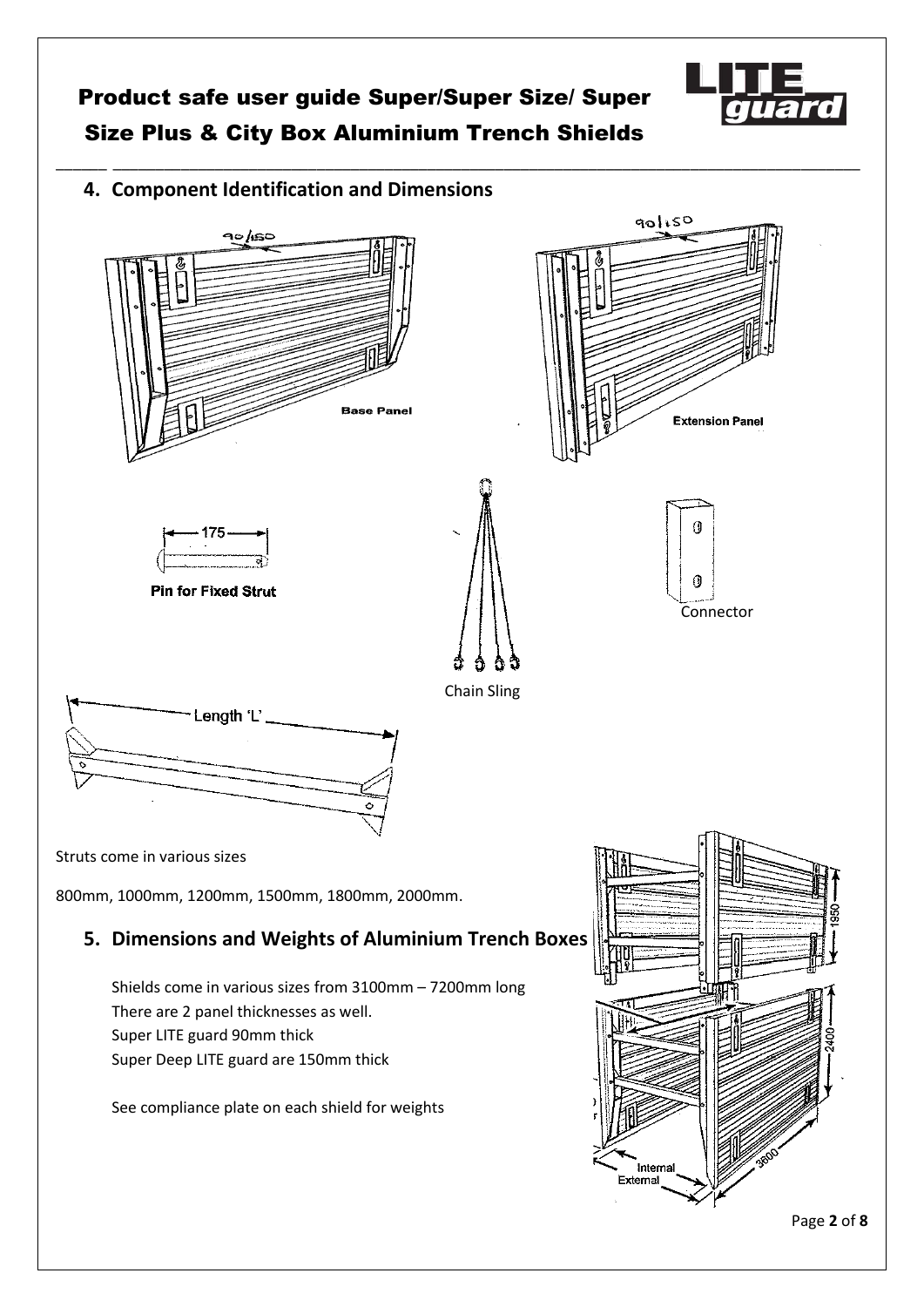

### **6. Connection Details**

The Fixed Strut is connected to Panel using 20 dia Pin x 175 long and secured with 'R' Clip. (see section 9 for Base Box assembly details)

\_\_\_\_\_\_ \_\_\_\_\_\_\_\_\_\_\_\_\_\_\_\_\_\_\_\_\_\_\_\_\_\_\_\_\_\_\_\_\_\_\_\_\_\_\_\_\_\_\_\_\_\_\_\_\_\_\_\_\_\_\_\_\_\_\_\_\_\_\_\_\_\_\_\_\_\_\_\_\_\_\_\_\_\_\_\_\_\_\_\_\_\_\_\_

The Extension Box is connected to the Base Box using 4 Extension Joiners/Connectors, 1 No. at each corner. Each connector is pinned to Extension Panel and adjacent Base panel using 2 20 dia Pin x 175mm long and secured with 'R' Clips. (see section 10 for Extension Box assembly details)

### **7. Off Loading and Site Handling of Aluminium Trench Boxes**

- 7.1 Manpower The Health and Safety Regulations require that personnel deployed are suitably trained, experienced and supervised by a competent person.
- 7.2 Plant for Lifting

 A suitable appliance is required for off-loading and assembly. The machine lifting capacity and clearance under the lifting point should be checked against the sizes and weights of the box components and against the assembly / dismantling stages.

7.3 Lifting Chains , Lifting Chains of suitable length and capacity complete with current certification. Typically for Aluminium Trench Boxes a set of 4 leg 13mm chains with 4m leg length complete with safety hooks and shortening clutches.

7.4 Edge Protection, Access and Hard Standing Areas

These include:-

- 7.4.1 Suitable area to off-load the lorry and assemble the Trench box.
- 7.4.2 Suitable hard standing for the machine to operate to lift the box into the trench.
- 7.4.3 Suitable access equipment (ladder or staging) for connection / removal of lifting chains (wider boxes only).
- 7.4.4 Edge Protection, ladders and possibly other provisions to provide safe access into and out of the trench. (Edge protection and ladder access platforms can be supplied by LITE guard).
- 7.5 Return of Equipment Off-Hire

Clients should ensure that on removal, the equipment is returned in sections as supplied.

### **8. Stacking, Handling and Transportation**

8.1 In Dismantled Form and in Transit Base and extension panels should be stacked nested as shown with suitable timber dunnage. (Max 6 panels per stack). Strut components and pins etc should be stored in skips/bins. During transportation stacks should be securely restrained to the vehicle bed.

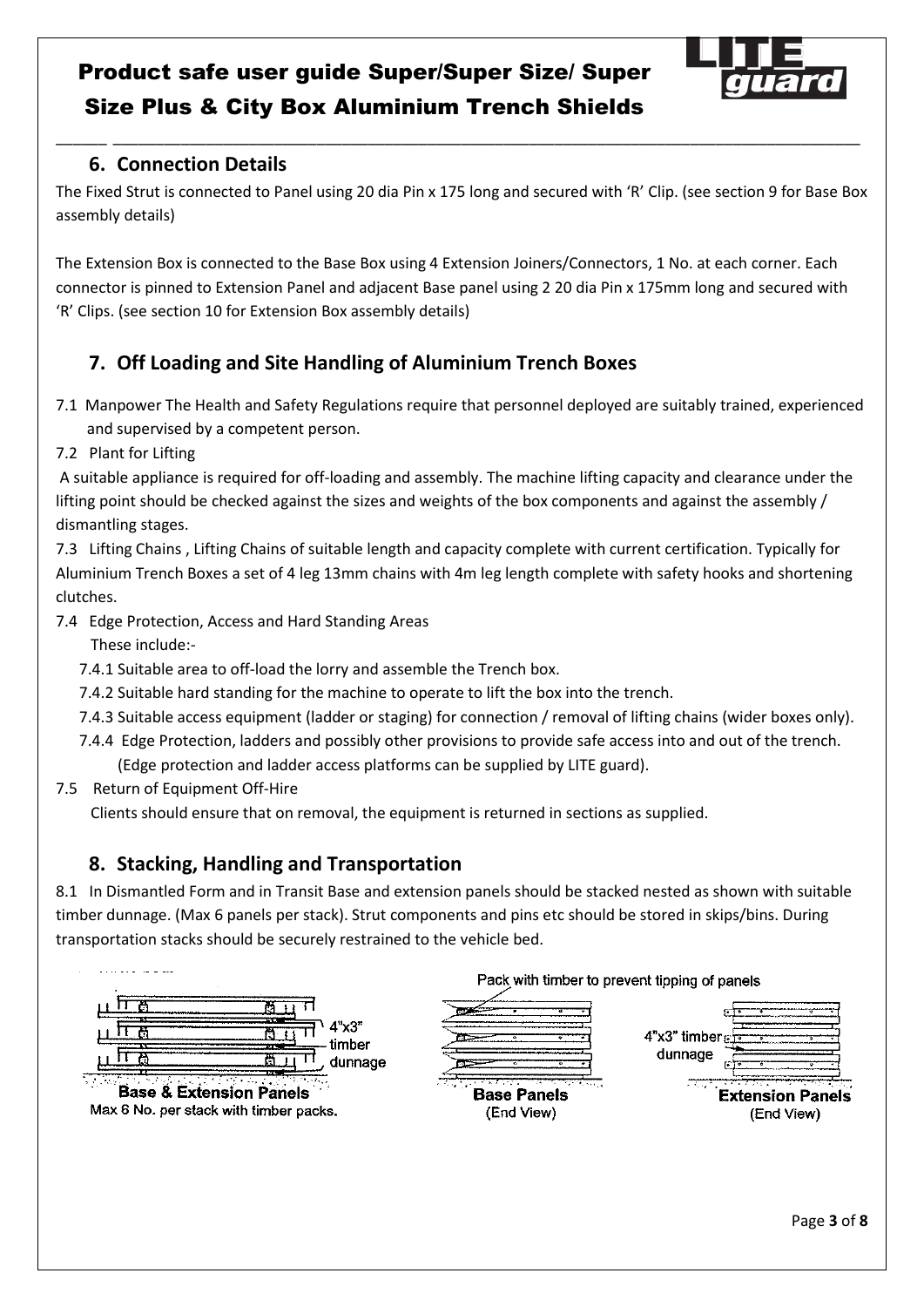

#### 8.2 Site Storage

**Important:** When assembled boxes are not in use, base boxes should always be separated from extension boxes. Due to the light weight of base and extension boxes, they should always be stored laid on their side when not in use to protect them from being blown over.

\_\_\_\_\_\_ \_\_\_\_\_\_\_\_\_\_\_\_\_\_\_\_\_\_\_\_\_\_\_\_\_\_\_\_\_\_\_\_\_\_\_\_\_\_\_\_\_\_\_\_\_\_\_\_\_\_\_\_\_\_\_\_\_\_\_\_\_\_\_\_\_\_\_\_\_\_\_\_\_\_\_\_\_\_\_\_\_\_\_\_\_\_\_\_



Lie base boxes on their side when not in use.

### **9. Typical Site Assembly of Base Box (Dismantling is reverse procedure)**

9.1 Lie both base panels flat on ground with strut 9.2 Carefully turn this base panel over using 2 connector points facing upwards. Pin 4 No. legs of the four leg sling Fixed Struts into position using 20mm dia pins (LG-PIN-LRG) and 'R' Clips. Each strut should be lifted in turn using a choke hitch around one of the strut ends.



Lie extension boxes on their side when not in use.

*ENERGY ENERGY STATE STATE STATE STATE STATE STATE STATE STATE STATE STATE STATE STATE STATE STATE STATE STATE* 



9.3 Re-sling this panel 2.9 PM 9.4 Complete assembly of the base box with the struts hanging  $\frac{1}{\sqrt{1-\frac{1}{\sqrt{1-\frac{1}{\sqrt{1-\frac{1}{\sqrt{1-\frac{1}{\sqrt{1-\frac{1}{\sqrt{1-\frac{1}{\sqrt{1-\frac{1}{\sqrt{1-\frac{1}{\sqrt{1-\frac{1}{\sqrt{1-\frac{1}{\sqrt{1-\frac{1}{\sqrt{1-\frac{1}{\sqrt{1-\frac{1}{\sqrt{1-\frac{1}{\sqrt{1-\frac{1}{\sqrt{1-\frac{1}{\sqrt{1-\frac{1}{\sqrt{1-\frac{1}{\sqrt{1-\frac{1}{\sqrt{1-\frac{1}{\sqrt{1-\frac{1}{\sqrt$  downwards. (Use all 4 the lower panel using LG-PIN-LRG legs of the lifting chain). Pins & 'R' clips. Do not release the

weight of the top panel until all of the Max weight pins and clips are in place.<br>515kg approx

<u> straatsaanaanaanaanaanaanaana</u>

9.5 Attach 2 chains of sling to UPPER lifting points on UPPER MOST panel and 2 chains to UPPER lifting points on LOWER panel as shown. Stand box on its cutting edges with great care to avoid damaging the struts. It is important that the weights and radius are well within the lifting capacity of the machine to allow for impact and lurching effects as the box is turned upright. The completed base box can now be lifted on 4 chain legs. See Section 8 for guidance on safe storage



Max weight 919 kg approx

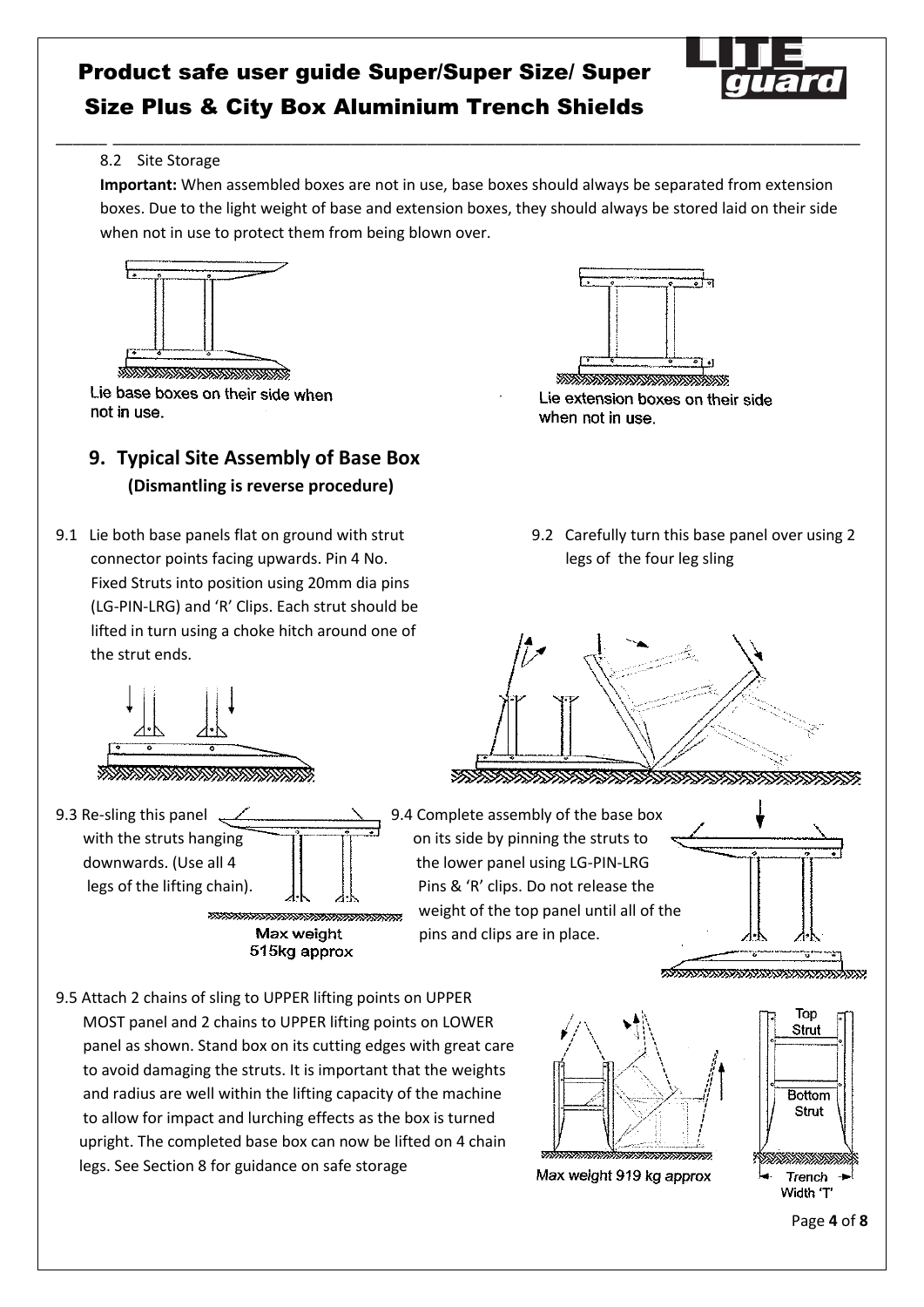\_\_\_\_\_\_ \_\_\_\_\_\_\_\_\_\_\_\_\_\_\_\_\_\_\_\_\_\_\_\_\_\_\_\_\_\_\_\_\_\_\_\_\_\_\_\_\_\_\_\_\_\_\_\_\_\_\_\_\_\_\_\_\_\_\_\_\_\_\_\_\_\_\_\_\_\_\_\_\_\_\_\_\_\_\_\_\_\_\_\_\_\_\_\_

### **10. Site Assembly of Extension Box (Dismantling is reverse procedure**)

- 10.1 Lie both extension panels flat on the ground with flanges pointing upwards. Pin 4 No. Fixed Struts into position using 20mm dia pins and 'R' clips. Each strut should be lifted in turn using a choke hitch around one of the strut ends.
- 10.2 Carefully turn this extension panel over using 2 legs of the four leg sling.

10.3 Using all 4 legs of the lifting chain, re-sling this panel with the struts hanging downwards.

- 10.4 Complete assembly of the extension box on its side by pinning the struts to the lower panel using LRG pins and 'R' clips. Do not release the weight of the extension panel until all of the pins and clips are in place. Pin 4 No. extension joiners/connectors to the base of the finished extension box assembly (1 per corner) using LRG pins.
- 10.5 Attach 2 chains of sling to UPPER lifting points on UPPERMOST panel and 2 chains to UPPER lifting points on LOWER panel as shown below. Stand the box upright taking great care to avoid damaging the struts an extension connectors. It is important that the weights and the radius are well within the lifting capacity of the machine to allow for impact and lurching effects as the box is turned upright. The completed extension box can now be lifted on 4 chain legs. The extension box is now ready to mount onto the base box. See Section 8.2 for





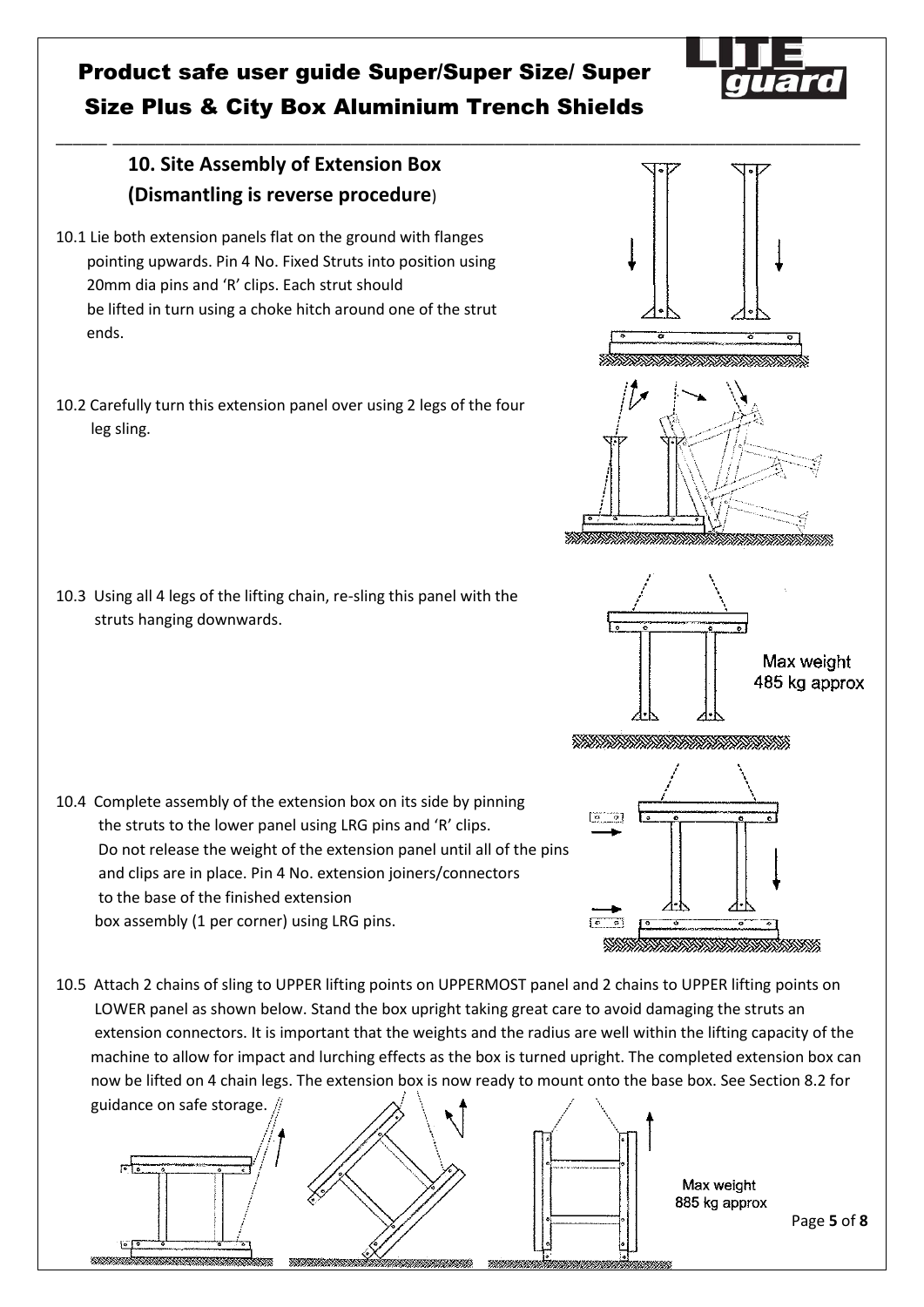\_\_\_\_\_\_ \_\_\_\_\_\_\_\_\_\_\_\_\_\_\_\_\_\_\_\_\_\_\_\_\_\_\_\_\_\_\_\_\_\_\_\_\_\_\_\_\_\_\_\_\_\_\_\_\_\_\_\_\_\_\_\_\_\_\_\_\_\_\_\_\_\_\_\_\_\_\_\_\_\_\_\_\_\_\_\_\_\_\_\_\_\_\_\_



### **11. Installation of Base Boxes**



11.1 After following the assembly Procedure Check 11.2 Lift the box using the 4 leg chain sling All pins and safety clips are in place attached to the lifting points at the top



- 11.3 Dig the trench to correct width and as close to full depth as reasonably practicable. Using the 4 leg chain sling place the box in the trench. If full depth is not achieved prior to placement, the trench box can be installed to correct depth by digging between the box panels, and CAREFULLY pushing down on the ends of the panels. When pushing the box panels down, always push down on each panel in sequence and never diagonally across corners i.e. push A & B followed by C & D and never A & C or B & D. Always dig below the panels before pushing down. Push only on the end 500mm of each panel and never in the middle.
- 11.5 When the box is installed to full depth, ensure that the struts are horizontal and at right angles to the panels before entering the trench. **DO NOT** use any unsupported part of the trench for access. Leave the top of the box 300mm min. above the surrounding ground level. 1



of each panel.



 11.4 Rotation about the pinned strut ends is limited. Great care must be taken not to push too far on the panel corners during the 'dig and push' operation (11.3) so as not to cause damage to the struts or panels.

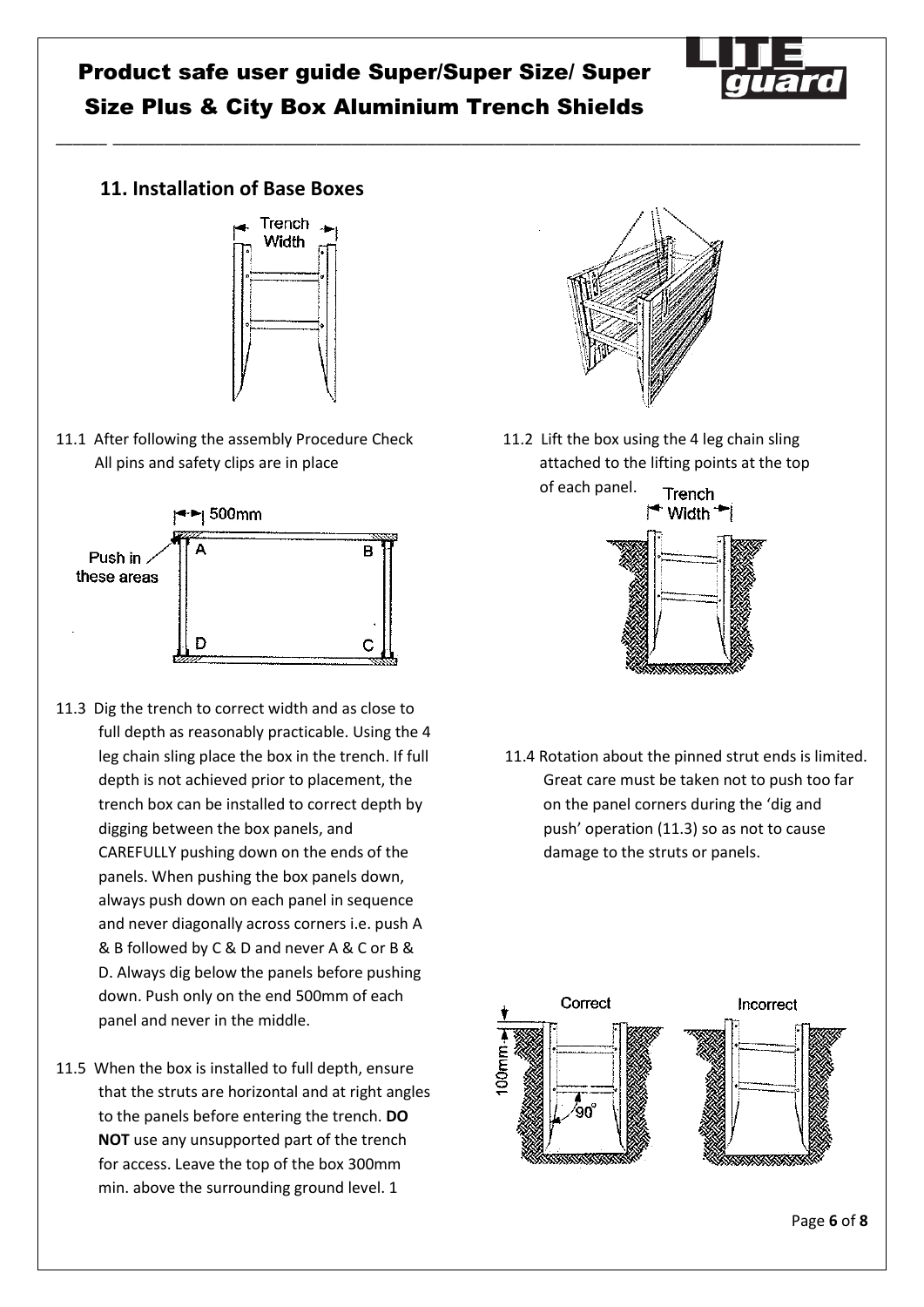\_\_\_\_\_\_ \_\_\_\_\_\_\_\_\_\_\_\_\_\_\_\_\_\_\_\_\_\_\_\_\_\_\_\_\_\_\_\_\_\_\_\_\_\_\_\_\_\_\_\_\_\_\_\_\_\_\_\_\_\_\_\_\_\_\_\_\_\_\_\_\_\_\_\_\_\_\_\_\_\_\_\_\_\_\_\_\_\_\_\_\_\_\_\_

### **12. Installation of Extension Boxes**

- 12.1 Install Base box as per section 11 leaving the top of the box 300mm above surrounding ground level.
- 12.2 Use 4 leg chain to sling the extension box (complete with extension connectors) into position over the base box.
- 12.3 Fit one side of the extension box to the base box first to ensure correct alignment. Ensure the extension connectors on the extension panel enter the slots in the base panel end post. Pin with PIN-LRG (1 per corner).
- 12.4 Repeat for second extension panel to complete base box and extension box assembly.
- 12.5 Carefully continue the 'dig and push' process (11.3) until full depth has been reached. Leave the top of the box 100mm min. above the top of the surrounding ground level. 12.5 **BE AWARE of ground conditions before** stacking more than 2 extension boxes on base box unit.

### **13. Before Entering the Trench**

13.1 General



Ensure that there are no voids between the box panel and the trench sides as this may cause the box to move sideways. **AS GOOD PRACTICE** it is recommended for the trench to be no more than 150mm wider than the shield. If wider then place some spoil in the area between shield and trench wall

#### 13.2 End closures

When stopping off the end of the trench, steel walers should be used to support the sheets off the end of the panels. Never use the struts as supports for the trench

sheets. LITE guard can also supply End Panels to close off the end of the trench.



**DO NOT** leave the base Of the box "flying above the excavations level.



Walings and Trench Sheets, or alternatively, § **End Panels** 

Maintain Clearance

Fixed

**Struts** 

Steel Waling